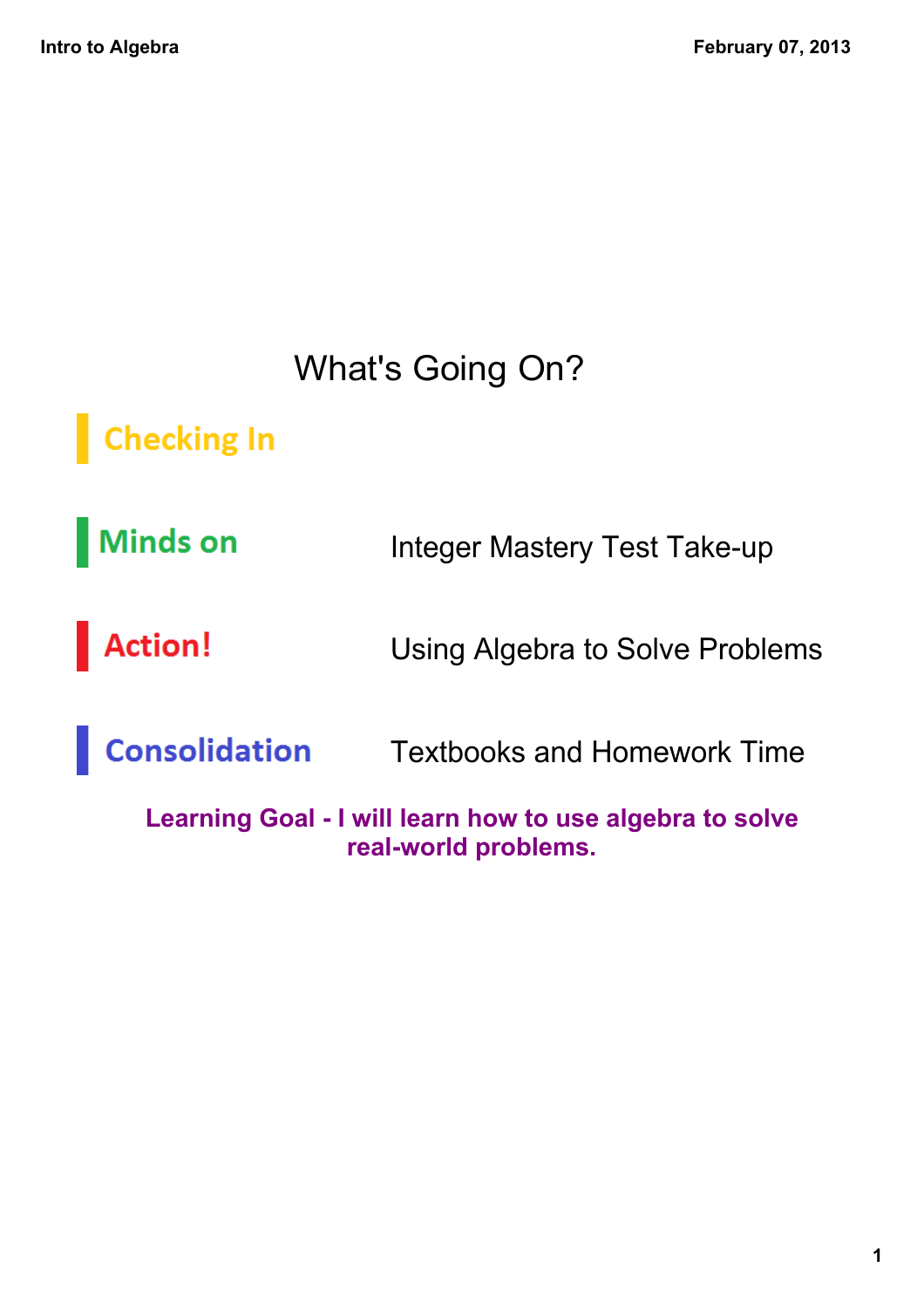## **Simplify.** $2 - (-5) - (4 - 10)^2$ ÷ 12 x 2 - 3<sup>2</sup>  $=2+5-(-6)^{2}\div12x^{2}-9$  $= 2 + 5 - 36 - 12x2 - 9$  $= 2+5-3x2-9$  $= 2+5-6-9$  $=7-6-9$  $= 1 - q$  $=-8$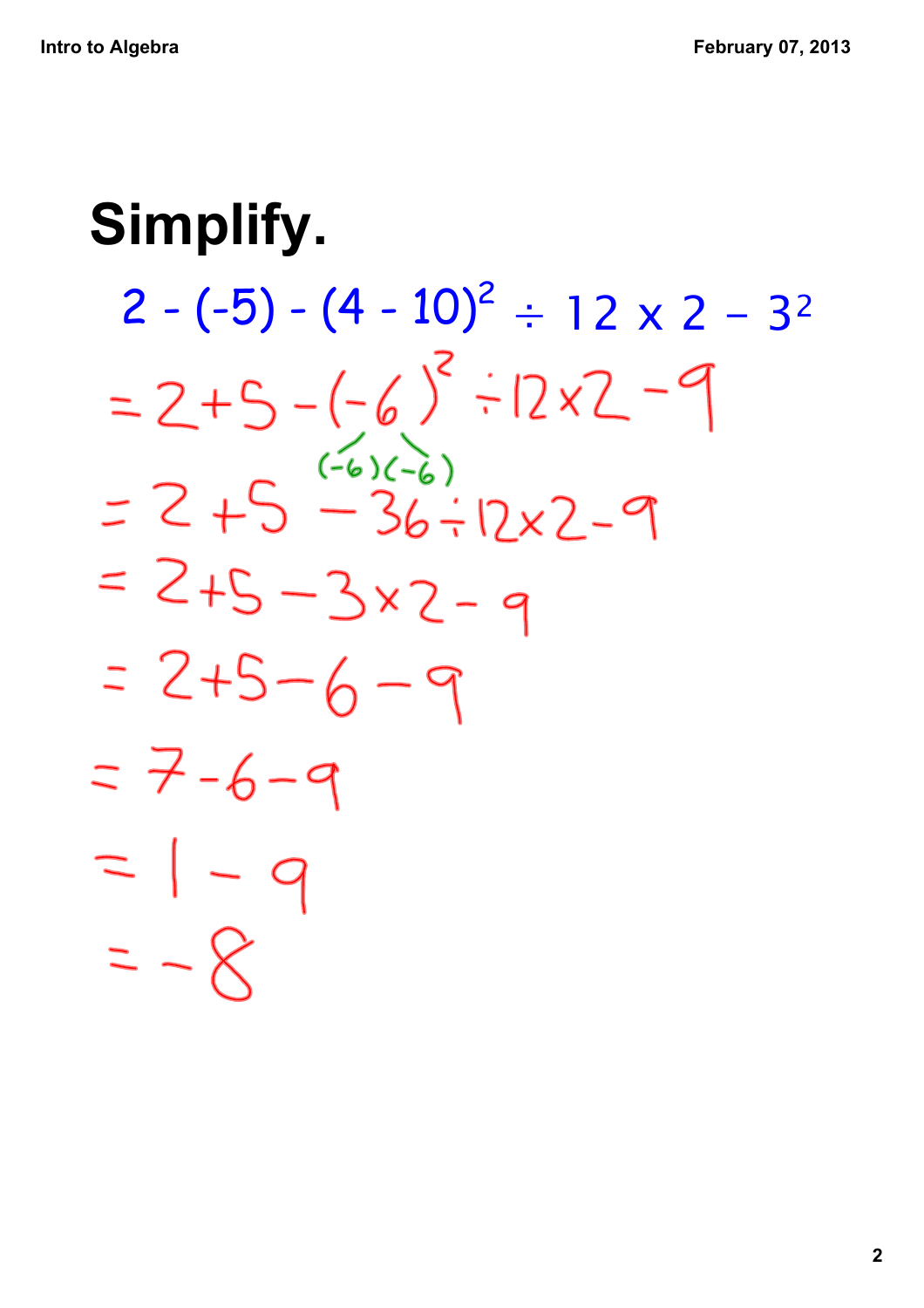### Mastering Integers

We will have two "mastery" tests.

These will test your ability to perform basic operations on integers.

The first one is practice, the second one counts for marks.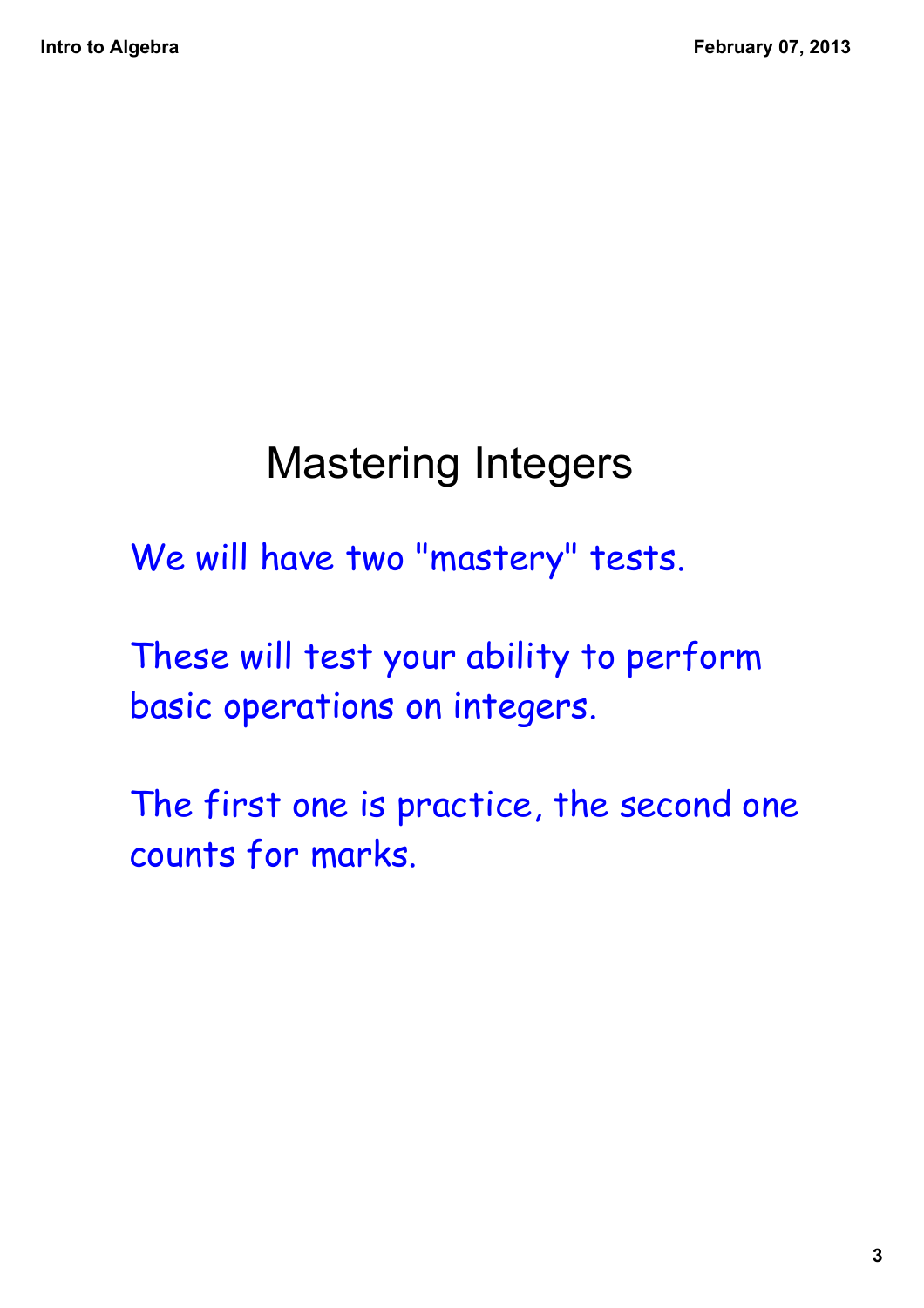## Taking up the first mastery test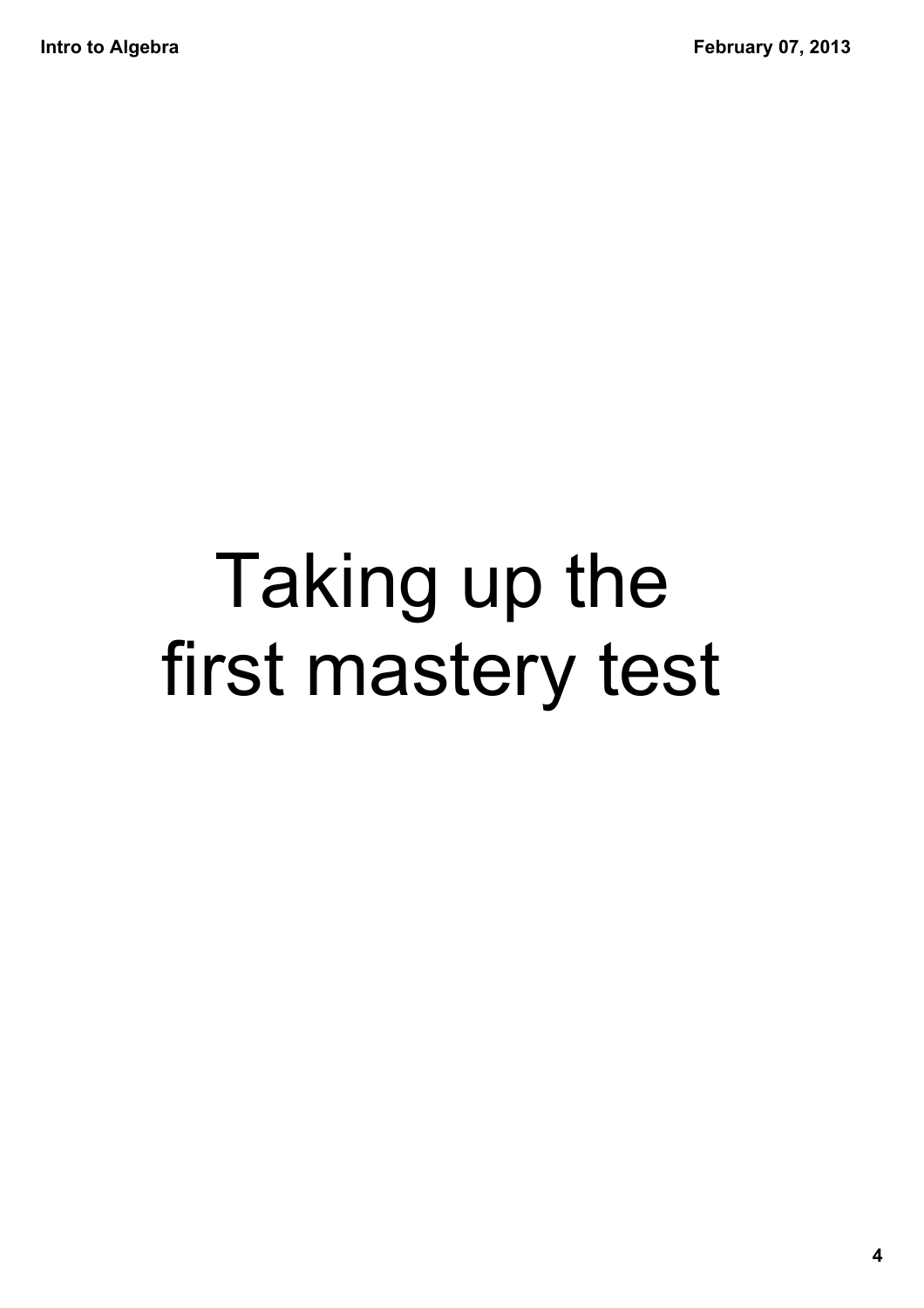# $(-4) + (-2)$  $=-6$

When we add a negative, we subtract!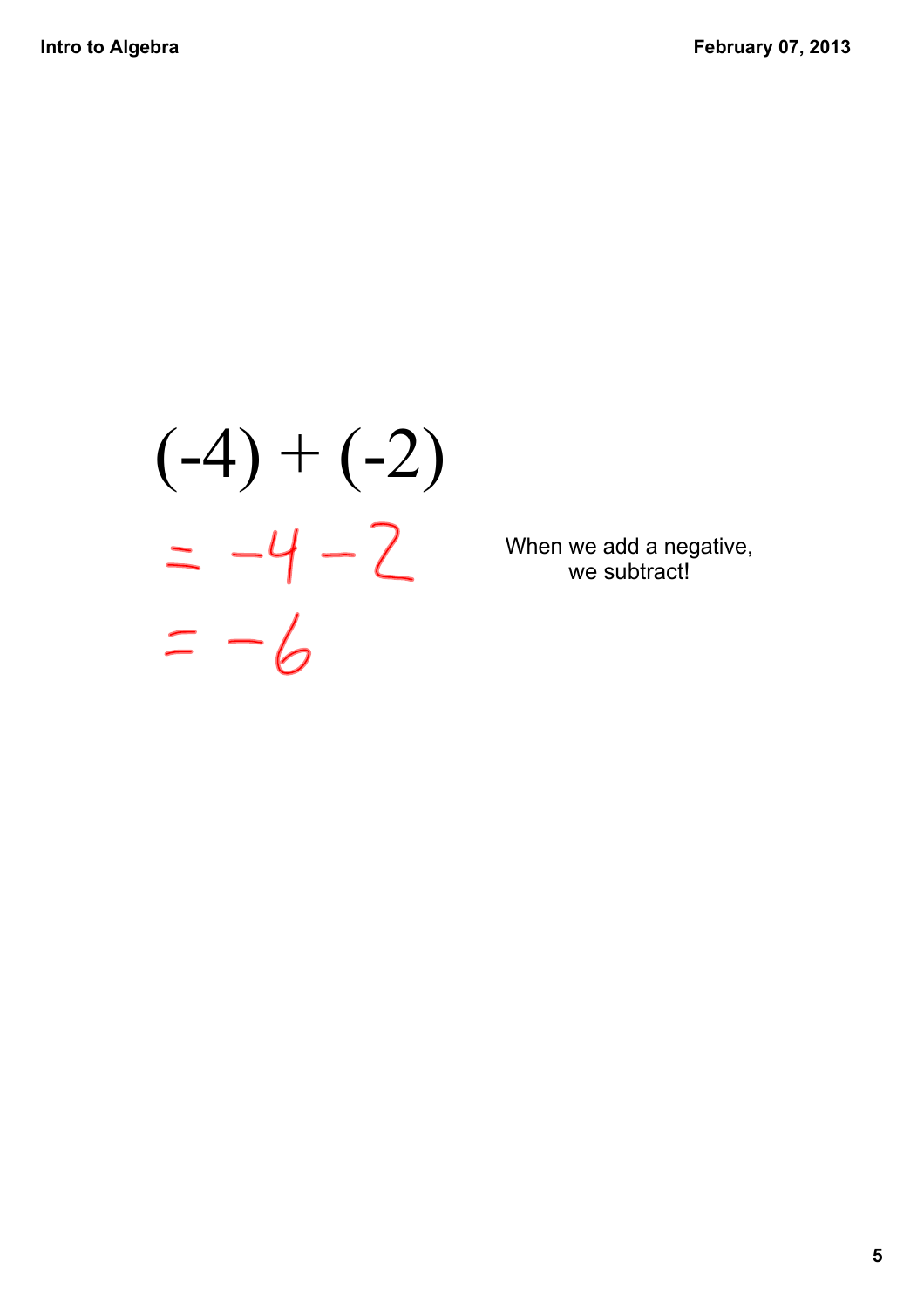## $(7) + (-15)$  $=7 - 15$  $=-8$

When we add a negative, we subtract!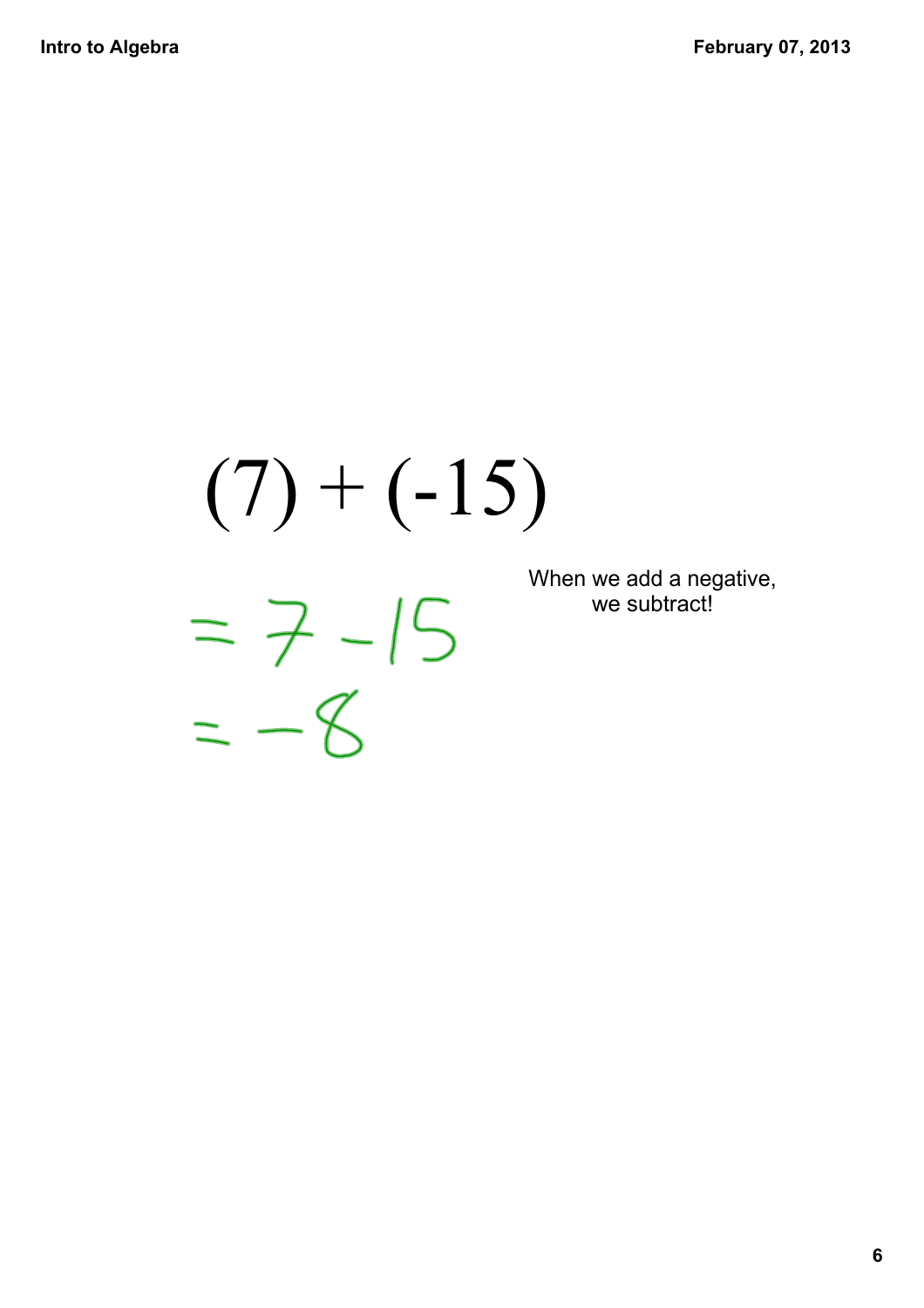# $(-8) - (3)$ <br>= -8 - 3<br>= -1

Just drop the brackets and subtract! When we start with negative and THEN subtract, our answer will be MORE NEGATIVE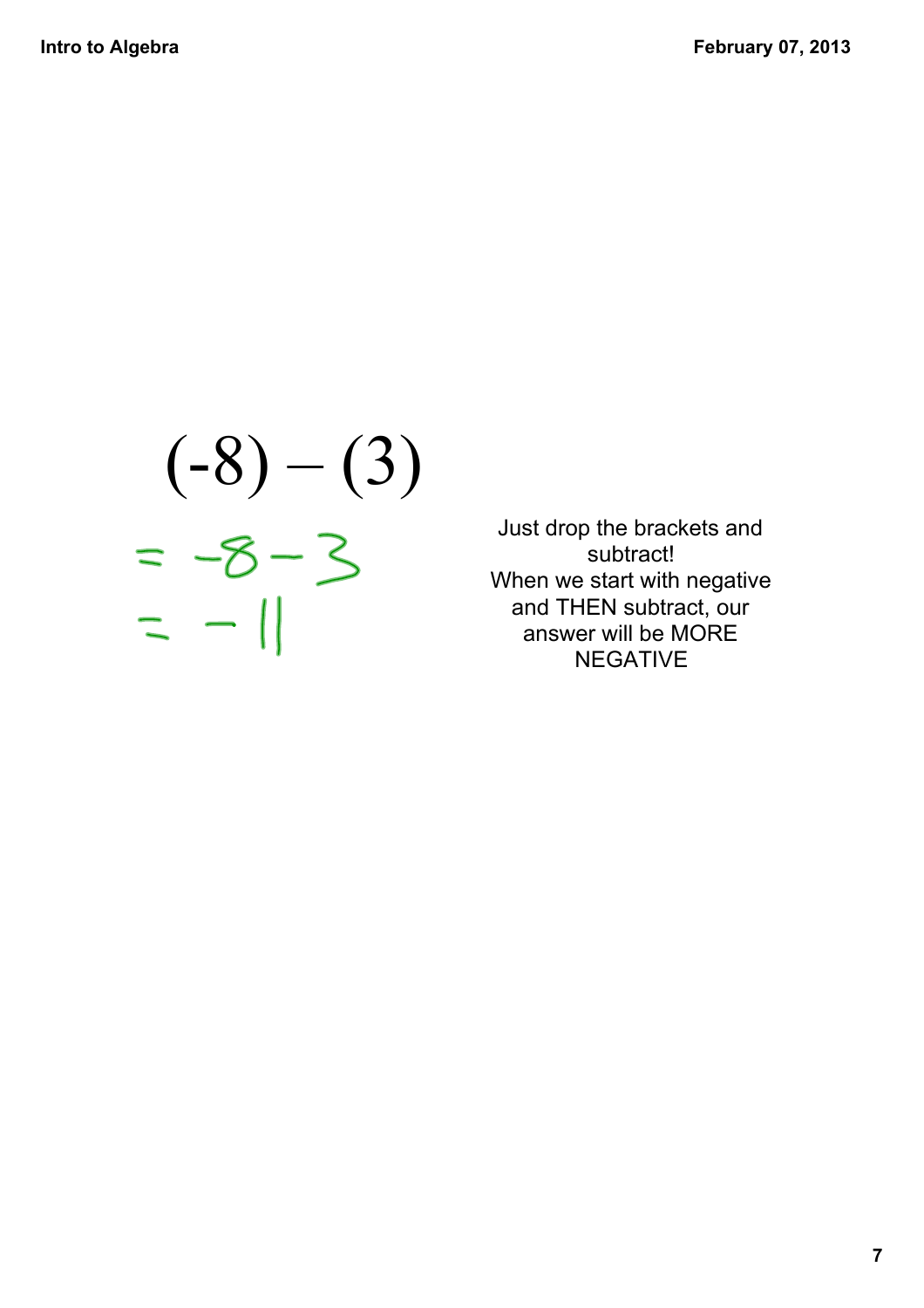## $(-5) - (-2)$ <br>=  $-5 + 2$ <br>=  $-3$ When we subtract a negative, we ADD!!!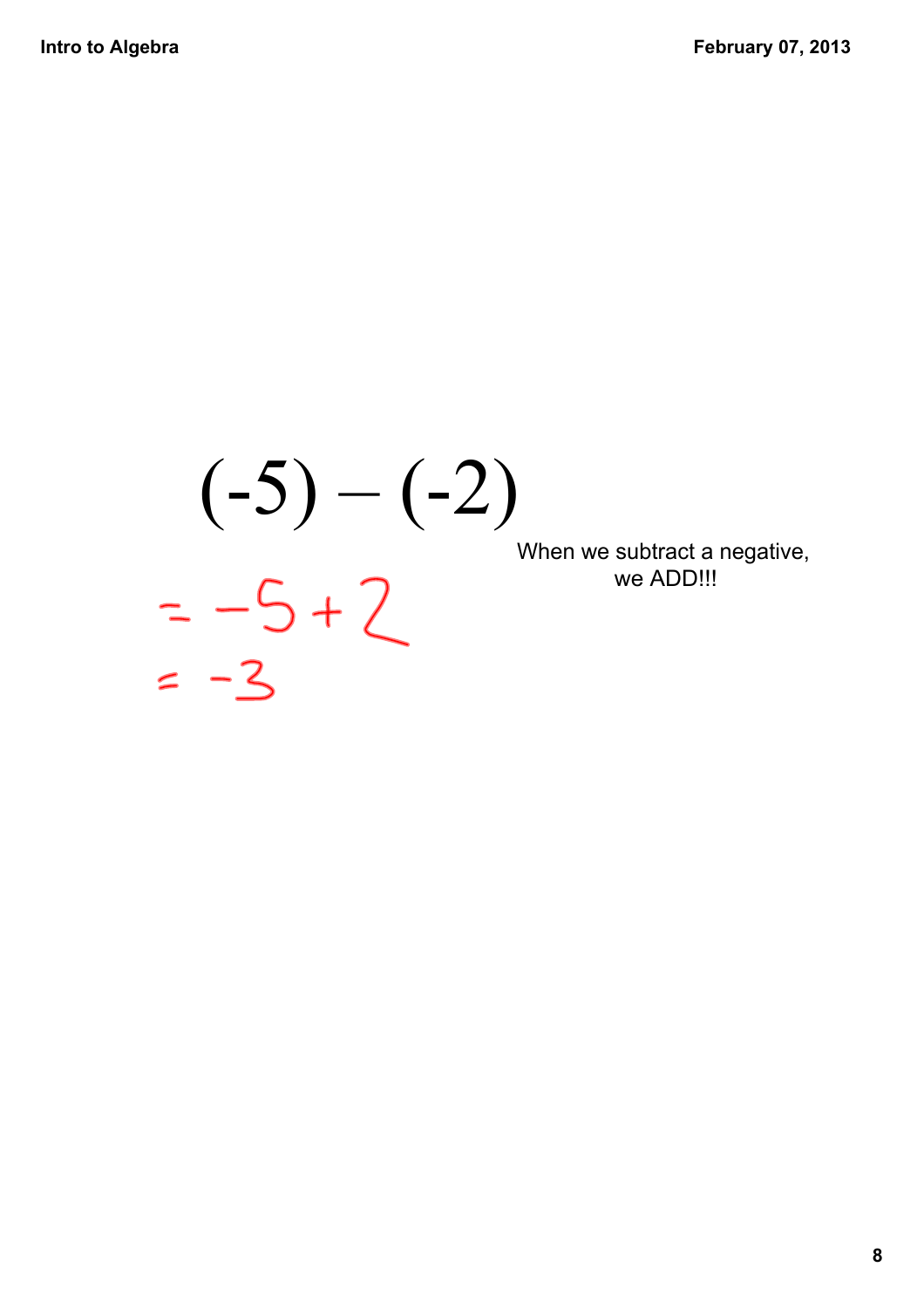$-4 x - 4$ <br>=  $+16$ 

When we multiply two negative numbers, the result is ALWAYS positive!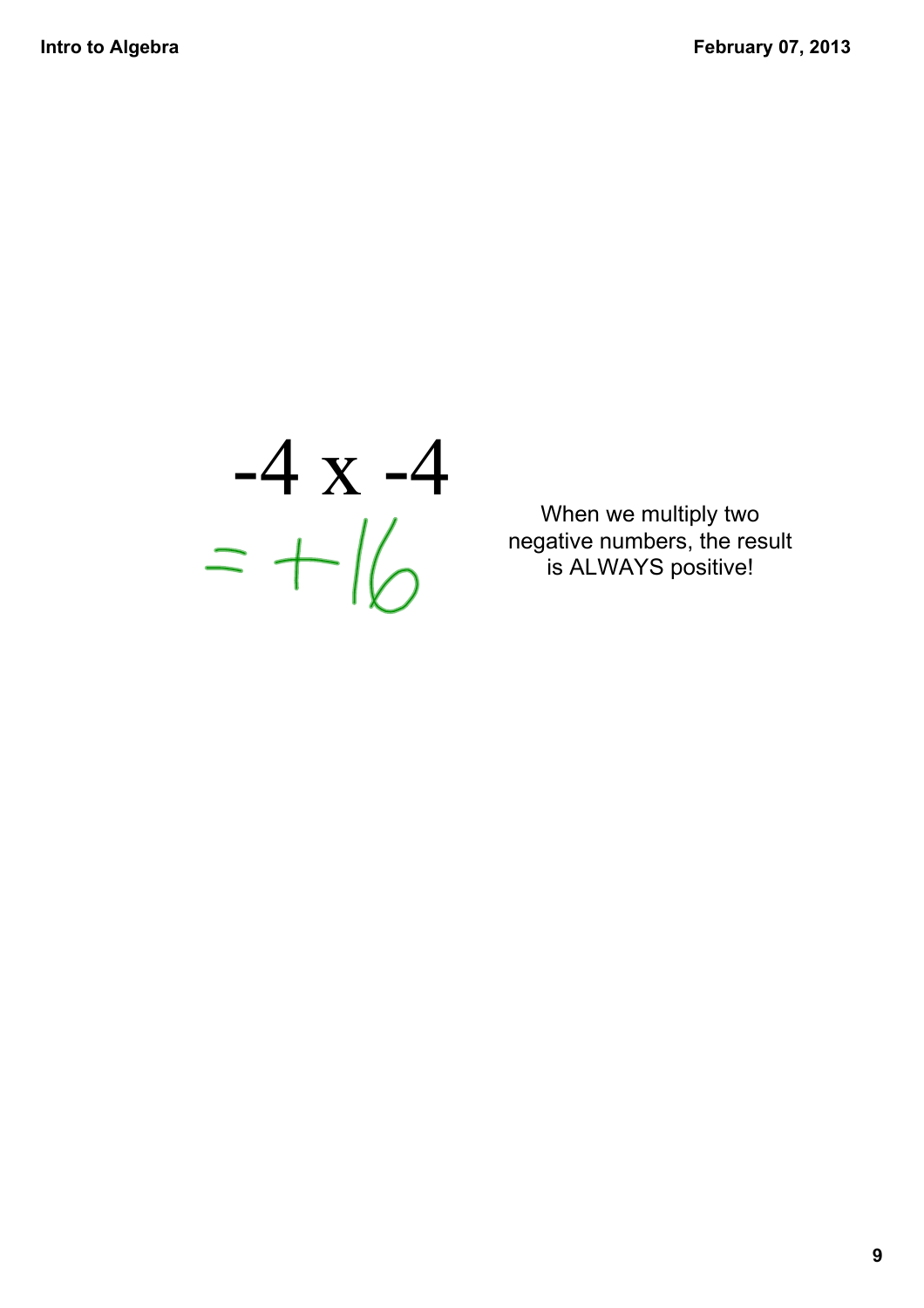#### 6 x (9) When we multiply a positive and a negative, the result is ALWAYS negative.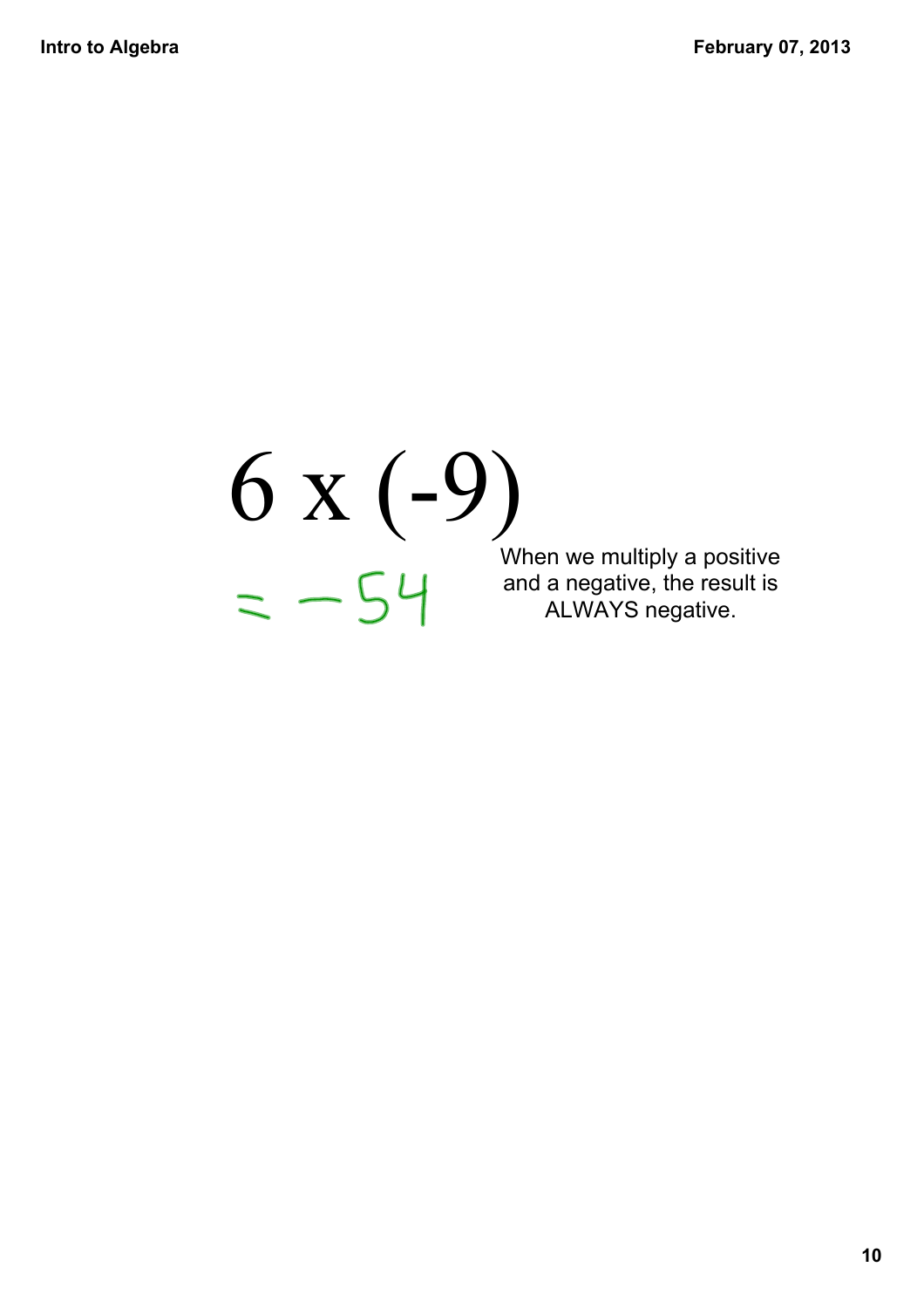$56 ÷ -8$ <br>=  $-7$ 

If you divide a positive and negative, the answer is negative.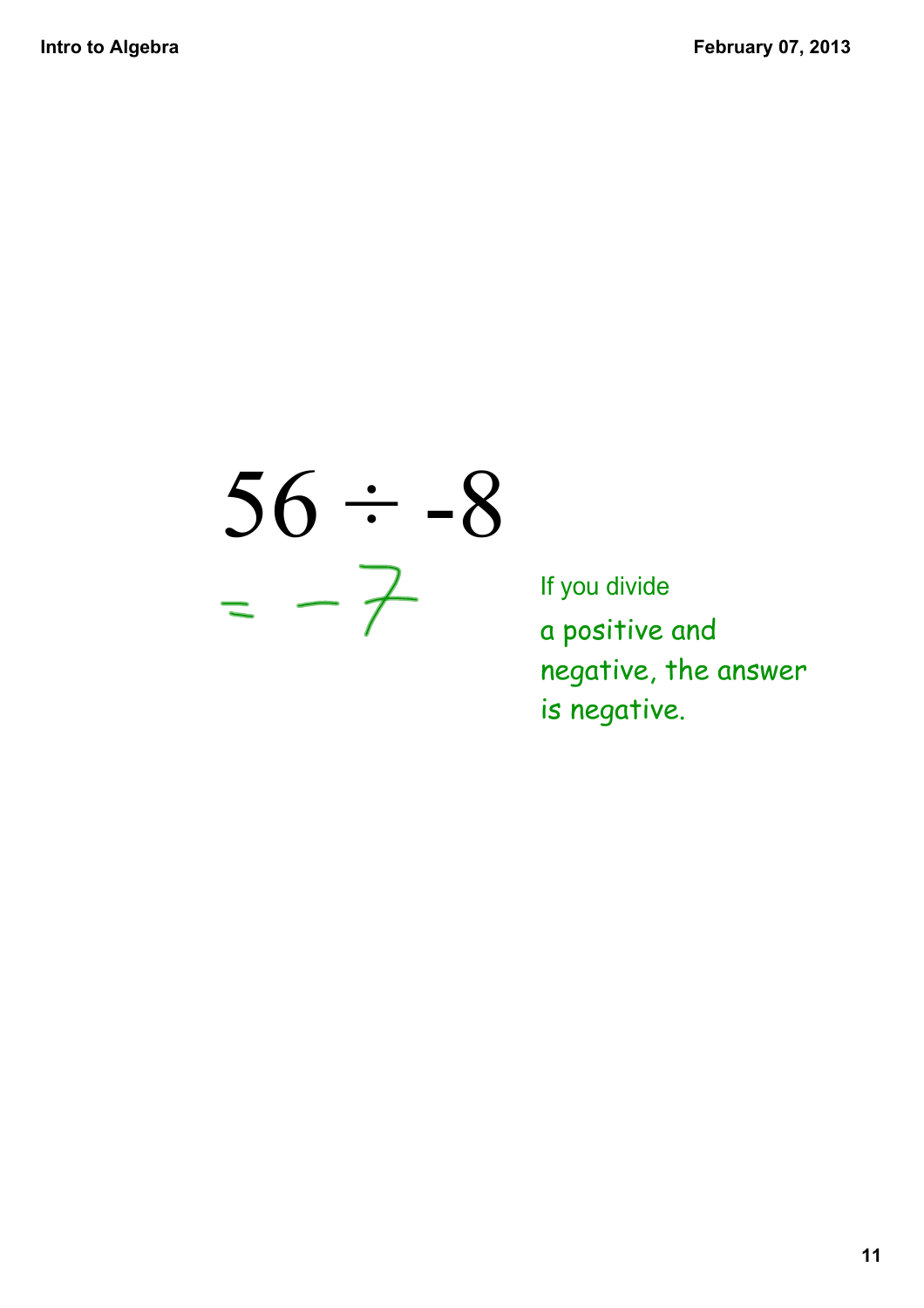#### $\frac{-36}{6}$ If you divide a negative and a positive, the result is always negative!

 $=$   $-$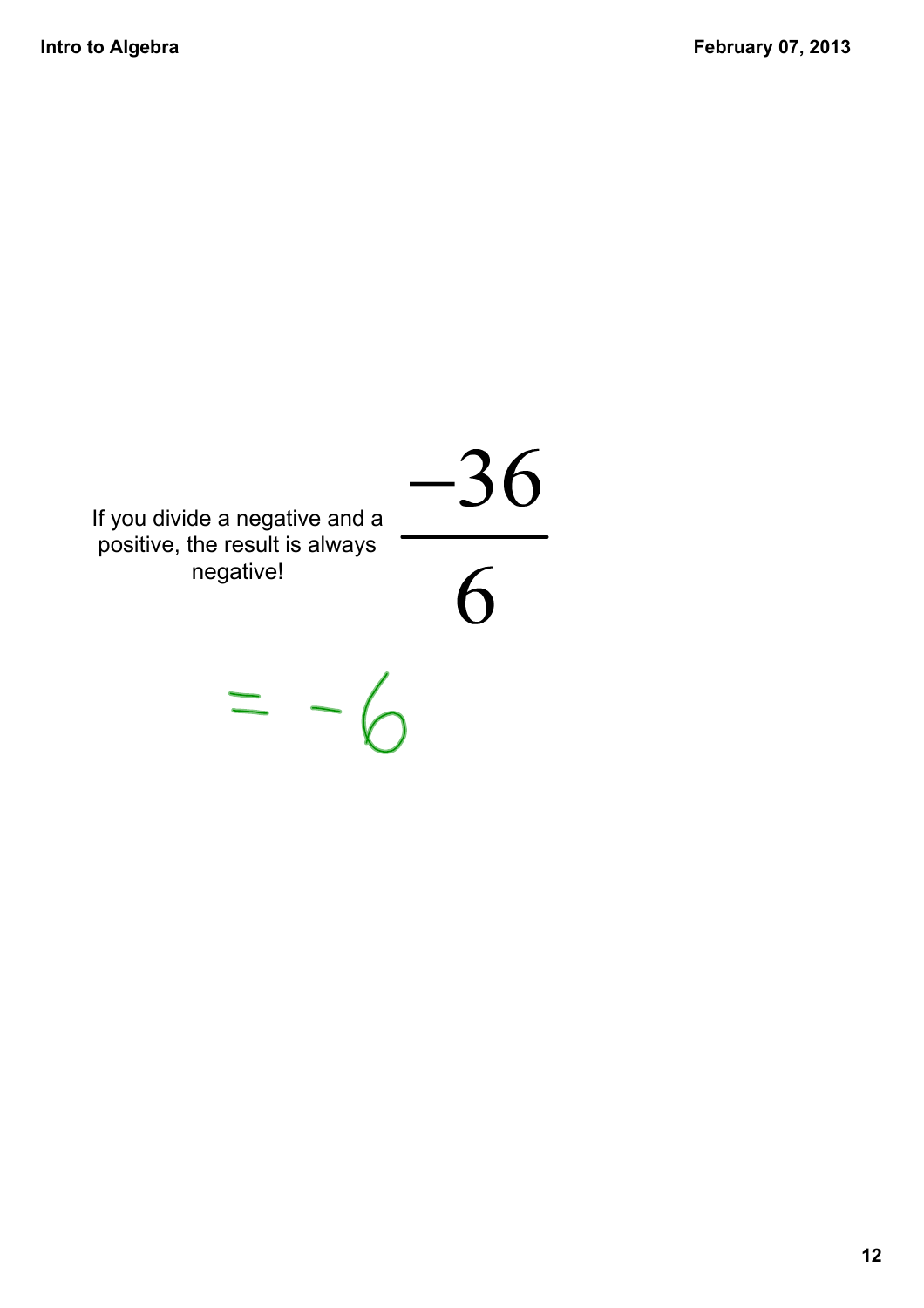## $6 + (-10)$  –2

When we add a negative, we subtract!

Now we do ALL of the addition and subtraction from left to right.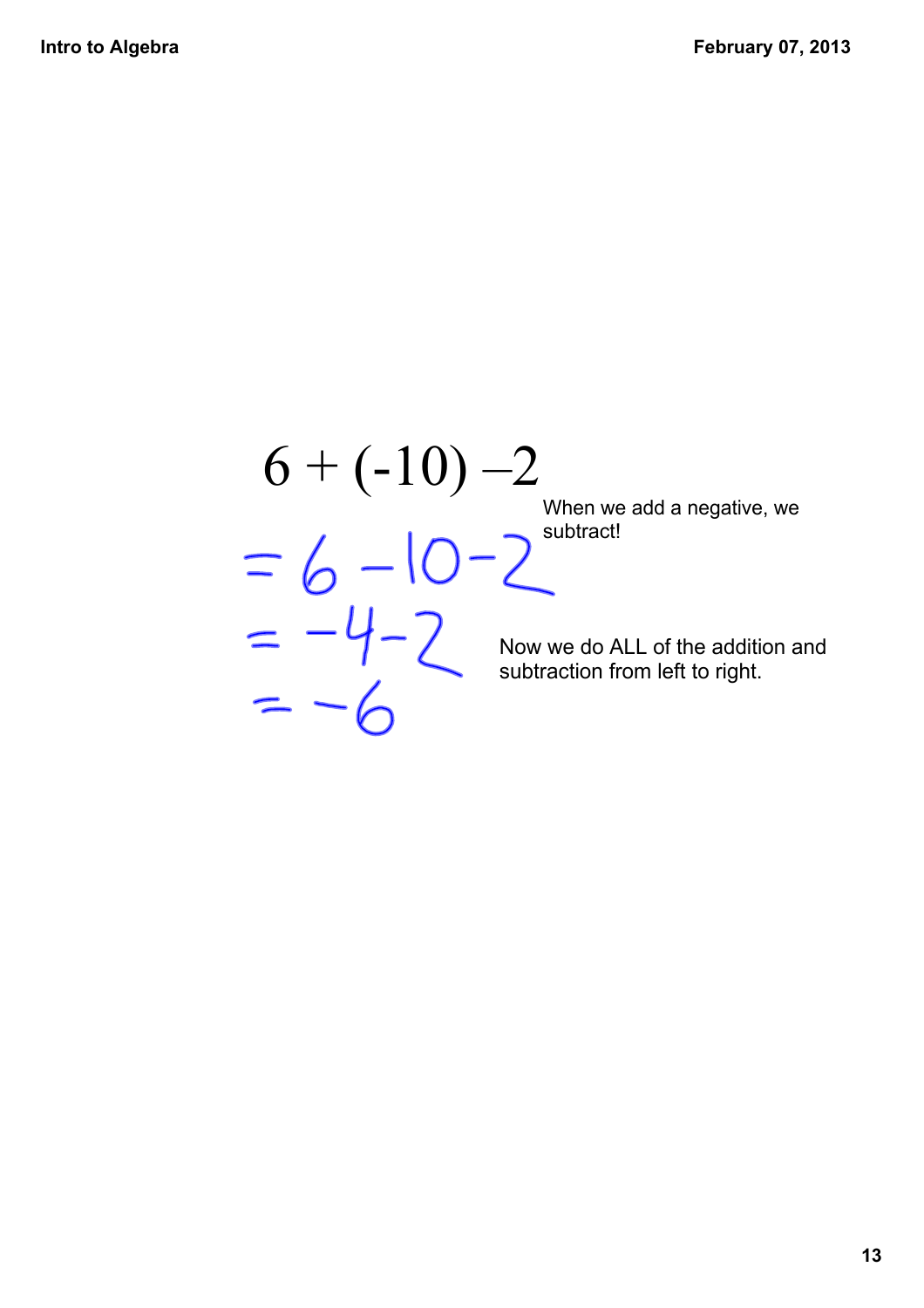$$
15 - (-3) - 5 + 4
$$
  
=  $15 + 3 - 5 + 4$   
=  $18 - 5 + 4$   
=  $13 + 4$   
=  $17$ 

Now we do ALL of the addition and subtraction from left to right.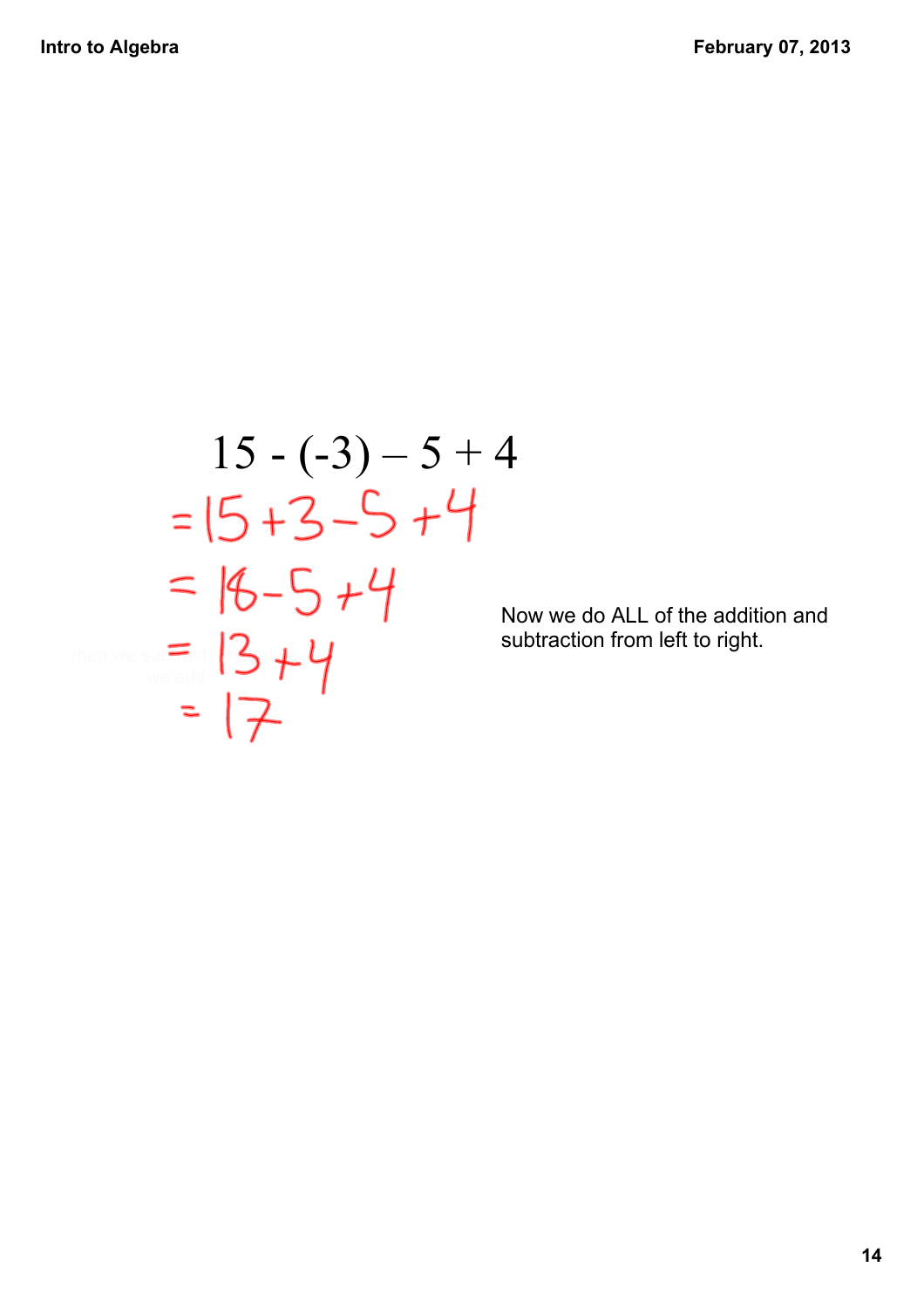#### $-13 - 12 - (-10)$ When we subtract a negative

 $=-15$ 

 $= -13 - 12 + 10$ we add. Now we do ALL of the addition and subtraction from left to right.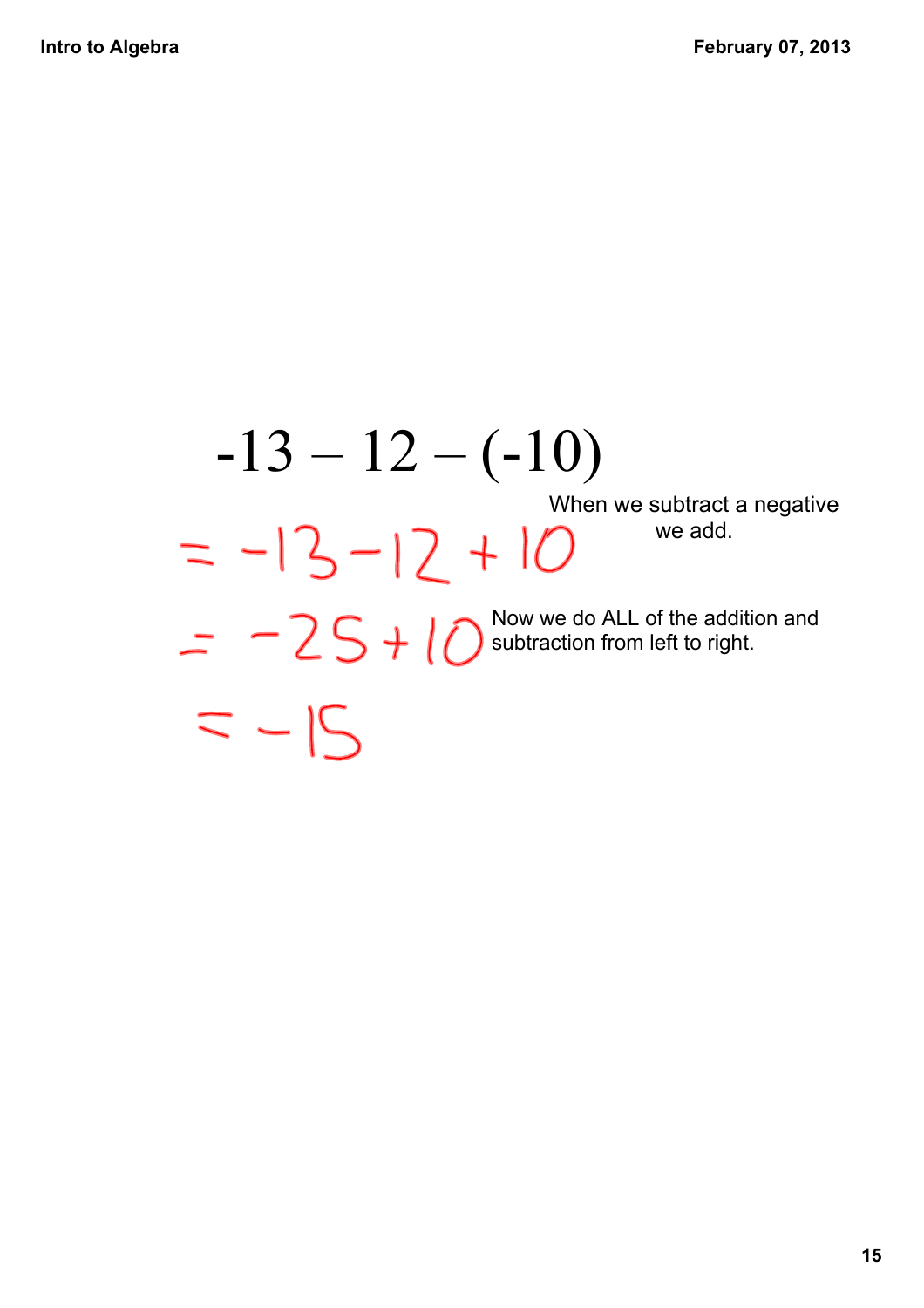## $(-3)(-5)(-4)$  $= -60$

When we multiply several integers together, we get a NEGATIVE when we have an ODD number of negative signs!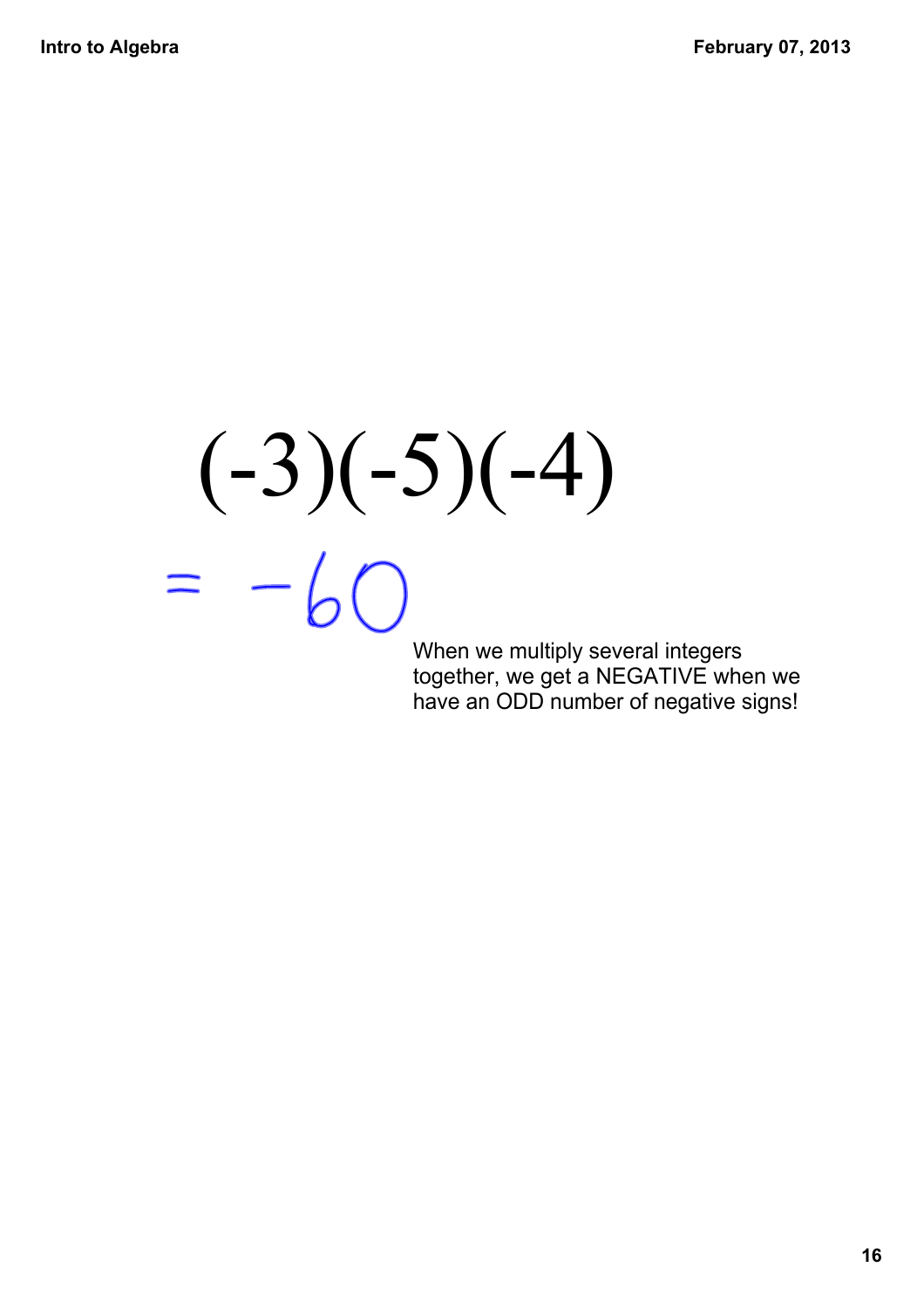Over the holidays I bought a jacket from a Gap Factory Outlet store in Belleville.

The jacket was originally priced at \$100. Because it was at the outlet store it was marked down  $70\%$ .  $\Rightarrow$  \$30

The jacket was then on clearance to make room for new merchandise. It was an additional 20% off. the sale price.

How much did I pay for the jacket?

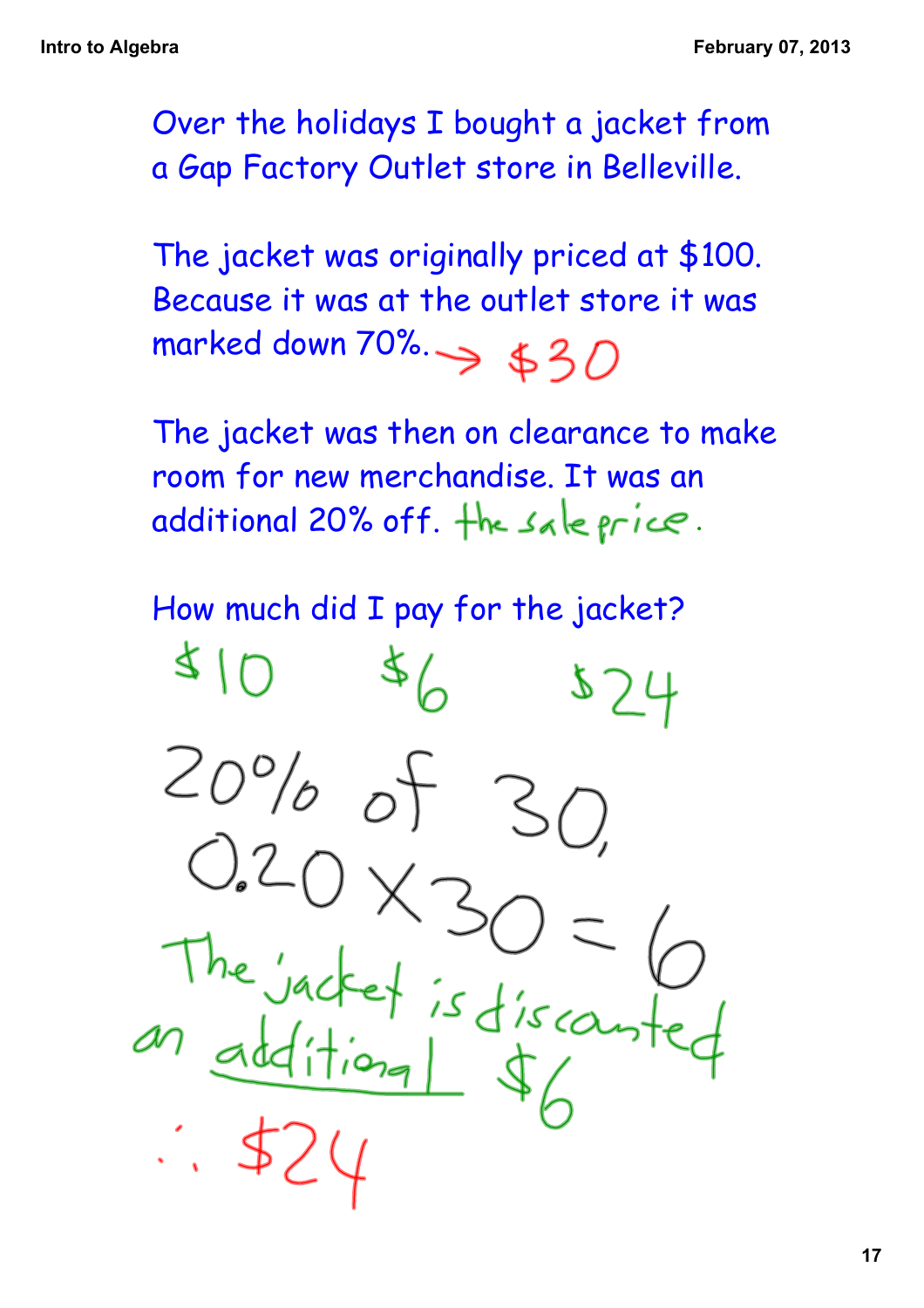#### **What a Bargain!**

Susan buys a tennis racket from a store.

- The tennis racket's original price is \$75.
- All tennis rackets are on sale for 25% off the original price.
- The tennis racket has a scratch, so she receives an additional 10% off the sale price

How much does Susan pay for her tennis racket, including 13% tax?

Show your work.

Sale Price S is sale price  $disco<sub>u</sub>$ I is original price  $5 = 56.25$ The sale price is \$56.25

**18**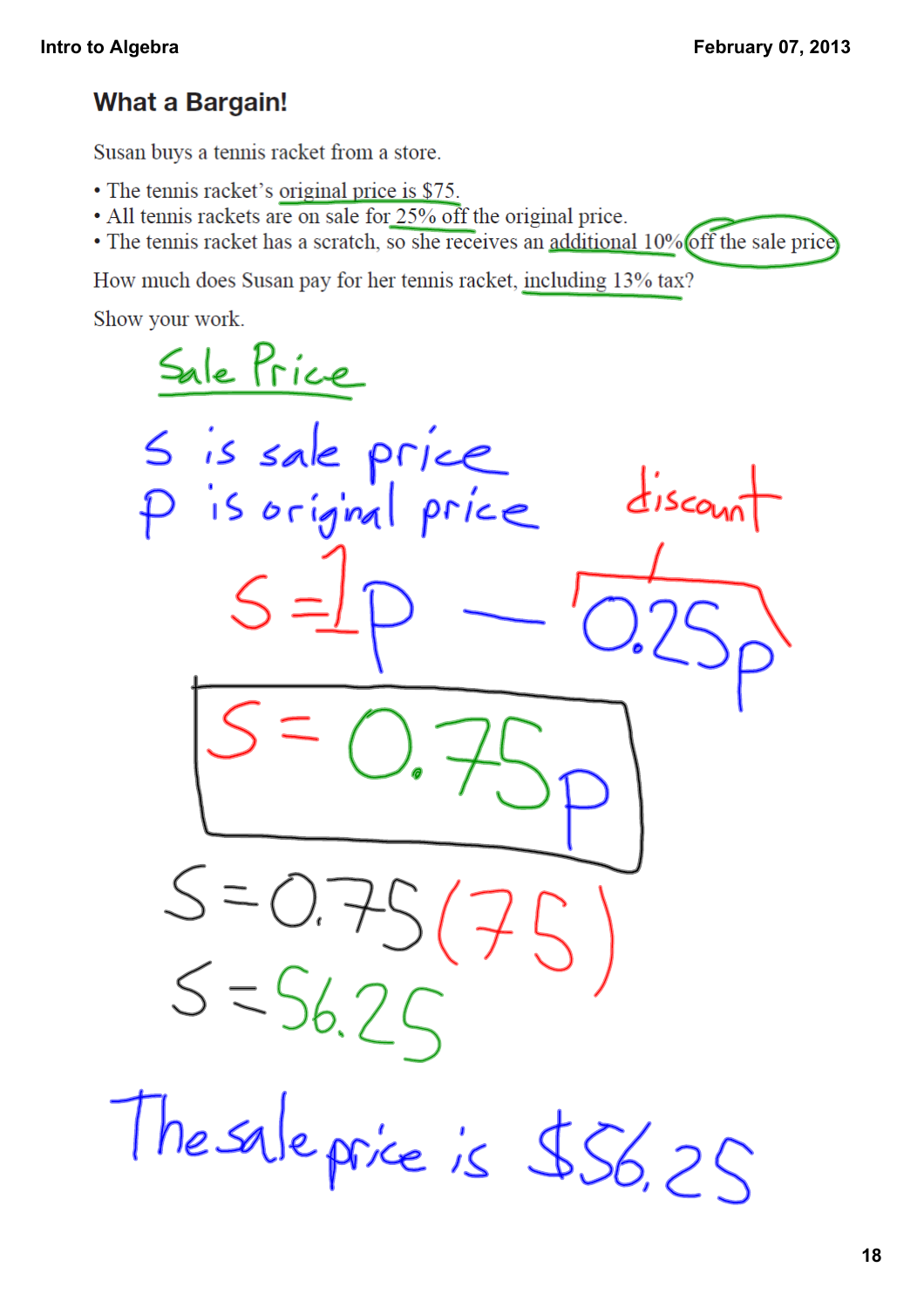+ is final prime after 1006 discount  $= 5 - 0.103$  $F = 0.90s$ **remember, s is the sale price** $F = 0.90(56.25)$  $F = 50.63$ The price before tax is  $55063$